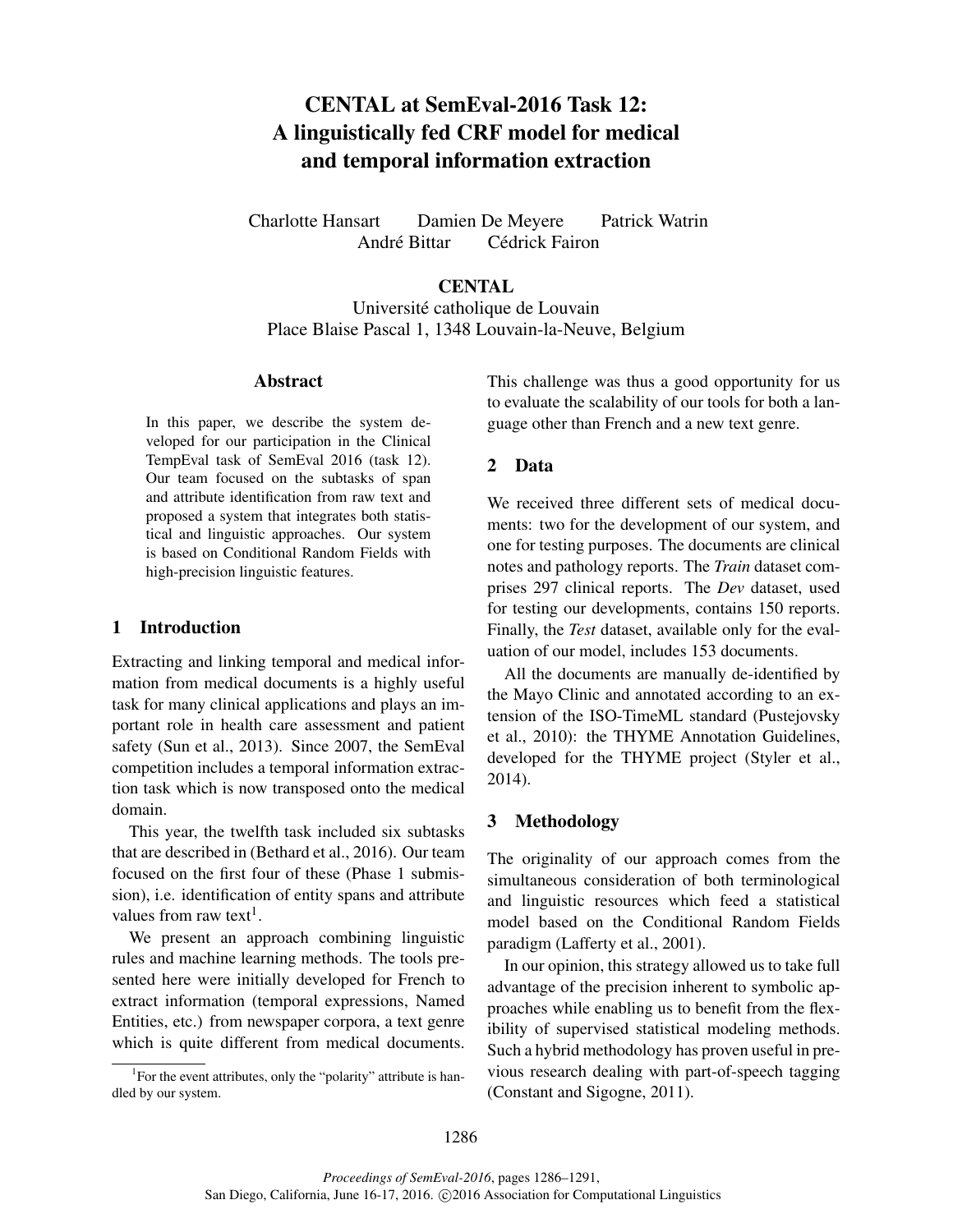#### 3.1 Statistical analysis

Models such as Conditional Random Fields (CRF) are able to learn quickly and effectively from a large amount of observed data represented by features that are identified during the preprocessing step. Such systems typically use a set of language-independent and generic features, such as the prefix of the token or the characters that compose each token (letters, digits, hyphens, etc.).

Such a model has many advantages, the most important being its sequentiality, i.e. the fact that the CRF takes into account the context of an observation. But this approach also has its limitations. First, it is language- and domain-independent. Consequently, some generic features can be irrelevant for the concerned language or domain. Likewise, a standard CRF learns from its training corpus. Consequently, its knowledge is proportional to the variety of the corpus: if a word, a pattern, a structure is not in the corpus, the model will not recognise it and this might generate errors. In the case of textual data, this may also result in limited (lexical) coverage over unseen data.

To address the weaknesses of CRF learning, we used the CRF presented in (Watrin et al., 2014), which allows us to leverage external linguistic knowledge and resources, that will be presented in the next section. We looked at the span and attribute identification task as a sequence labelling task: a single model tags each token into the documents as being or not a relevant entity and the assigned tags capture the spans and the type of the recognised entities. The possible entity tags follow the pattern  $\langle TYPE \rangle + \langle ATTRIBUTE \rangle$ , so our tagset contains tags such as TIMEX3+DATE, TIMEX3+DURATION or EVENT+NEG. The O tag is assigned to tokens outside of any entity. In short, the sequence labelling tagging allows us to identify in a single run the boundaries, the type and the attribute of an entity.

The CRF model is developed with the CRFsuite package (Okazaki, 2007). Regarding its parameterisation, we used the default parameters proposed by the library (graphical model: first-order Markov CRF with dyad features; training algorithm: L-BFGS; see the library documentation for more information). The set of features remains unchanged against our original model (Watrin et al., 2014) and

| <b>Feature</b>     | explanation                         |
|--------------------|-------------------------------------|
| Lexical item       | token to be labeled                 |
| lowercase          | token in lowercase                  |
| hasHyphen          | does the token contain hyphen?      |
| hasDigit           | does the token contain digits?      |
| allUpperCase       | is the token uppercase only?        |
| shape              | token in a Xxx form                 |
| prefix(n)          | <i>n</i> first letters of the token |
| $\text{suffix}(n)$ | $n$ last letters of the token       |

Table 1: Language-independent features

| Feature                   | explanation                                       |
|---------------------------|---------------------------------------------------|
| <b>DOS</b>                | token part-of-speech tag                          |
| contains Feature $(x)$    | does the token belong to the semantic class $x$ ? |
| sac                       | semantic class ambiguity                          |
|                           | (all possible classes for the token)              |
| Toble 2. Lavicel footures |                                                   |

Table 2: Lexical features

is reproduced in Table 1 and 2. As we will show in section 3.2, we tuned the *containsFeature(x)* feature according to the particularities of medical language.

#### 3.2 Language resources

We combine two kinds of language-dependent resources: terminological and linguistic resources.

Terminological resources The language used in medical health records is characterized by a specific terminology. As this challenge focuses on English texts, we were able to reuse the numerous existing terminologies that are distributed throughout the *Unified Medical Language System* (UMLS). The UMLS brings together more than 150 vocabularies covering various aspects of healthcare (ICD-9-CM, ICD-10-CM, SNOMED-CT, MeSH, etc.) which were compiled into a dictionary of nearly 6 million terms. These entries were automatically classified into five generic categories, i.e. *procedures*, *diagnoses*, *anatomical terms*, *organisms* and *other* by simplifying the categories system of the UMLS. These categories were used as additional features for learning. As a word can be ambiguous, each category is considered as a separate feature in the CRF.

The training corpus being quite limited in size, these resources are necessary to overcome the problem of data sparseness as far as the medical terminology is concerned. As the UMLS already has an extensive coverage, we limited ourselves to importing its terminological components without any further linguistic processing, i.e. splitting into smaller units, stemming, etc. However, it has been shown that terminological components are only partially representative of the medical language in use (De Meyere et al., 2015). For example, terms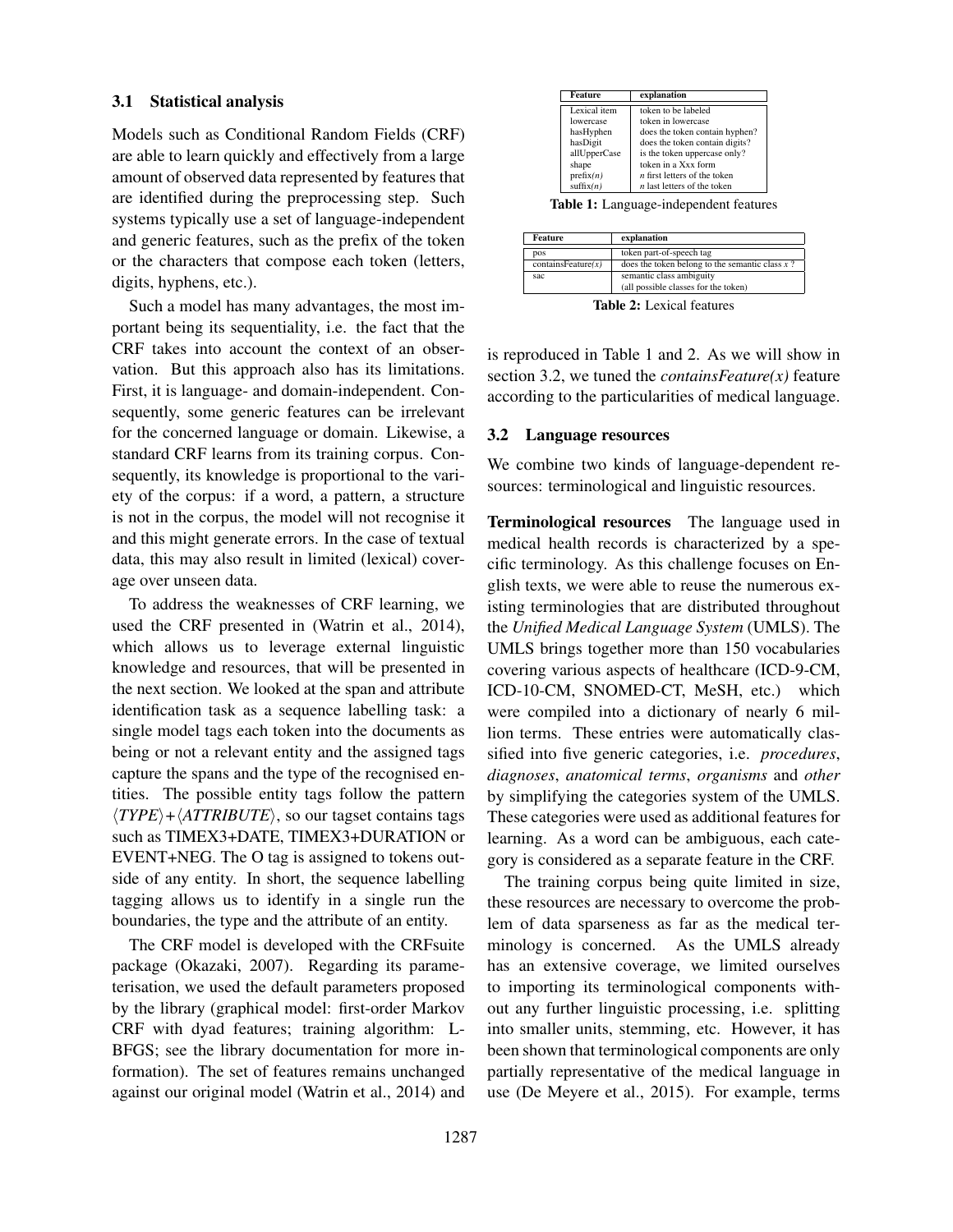in the UMLS can be affected by syntagmatic and paradigmatic variation to varying degrees (e.g. *incomplete bladder emptying* = *the emptying function of the bladder is incomplete*) or may be too precise or complex to actually be used in electronic health records (e.g. *Histologically confirmed intracranial glioblastoma multiforme (GBM) or gliosarcoma*). The use of approximate string matching, generation of lexical variants and cleaning up of the dictionary would certainly improve the performance for this step and have a beneficial influence on the subsequent processes. We will discuss some points of further improvement in section 4.

Linguistic resources Besides terminological resources, we also developed linguistic rules for the detection of negated sequences (e.g. *Patient does not show any signs of dehydration*) and temporal expressions (e.g. *In 2006 and 2009*). These two types of information can be expressed in a large variety of ways and may be split into more than one part. We therefore formalized our rules into local grammars as implemented by the text processing framework Unitex (Paumier, 2003).

Concretely, these graphs model generic patterns that are manually constructed to extract relevant sequences. Figure 1 represents an example of graphs for the extraction of time points (e.g. *in 1998 and 2001*, *three years ago*, etc.) and duration (e.g. *during the last few weeks*). Grey boxes represent subgraphs that model days of the month, month names (and possible abbreviations), years, etc. Such grammars (or transducers) are able to capture complex entities and to consider the linguistic context of sequences. For instance, a duration expression is often preceded by a preposition such as *over*, *during* or *for*. The Unitex grammars allow us to specify this requirement more easily than with regular expressions<sup>2</sup>.

We designed two graphs for the detection of negation markers that occur either on the left (e.g. *His work-up ruled out an acute coronary event*) or on the right (e.g. *Genetic testing has not yet been per-*



Figure 1: Example of Unitex transducer for the extraction of TIMEX3+DATE and TIMEX3+DURATION expressions

| <b>Events</b>             | P     | R     | F1    |
|---------------------------|-------|-------|-------|
| <b>Max</b>                | 0.915 | 0.891 | 0.903 |
| $ES:\langle span \rangle$ | 0.892 | 0.878 | 0.885 |
| <b>Median</b>             | 0.887 | 0.846 | 0.874 |
| <b>Max</b>                | 0.900 | 0.875 | 0.887 |
| <b>EA:Polarity</b>        | 0.870 | 0.857 | 0.864 |
| <b>Median</b>             | 0.868 | 0.813 | 0.839 |

Table 3: Results for the EVENT subtasks

*formed*) of a medical entity and five graphs identifying each TIMEX3 attribute. Each transducer produces a lexically relevant output that is integrated as features into our CRF model.

## 4 Results

In this section, we present our results on the final test data. We trained two different models: one was trained on the "Train" subcorpus, the other one on the "Train" and "Dev" datasets. We expected better results with the second model, given the larger training corpus. As the performance gain was quite limited between the two models, we do not mention here the performances of the first model.

In order to provide some context to these results, we also report the median and maximum results. Table 3 shows results for the EVENT tasks (ES, EA:polarity) and results for the TIMEX3 tasks (TS, TA) are reported in Table 4.

There are many more EVENT entities than TIMEX3 entities in the whole corpus (Train, Dev and Test). Consequently, we assume that if a class is more represented in the training corpus, the per-

 $2$ The star in Figure 1 indicates the end of the left context, meaning that this part of the grammar is used for computing matches but is not extracted (i.e. a preposition such as *over* must precede the article *the* but will not be included in the TIMEX3+DURATION entity).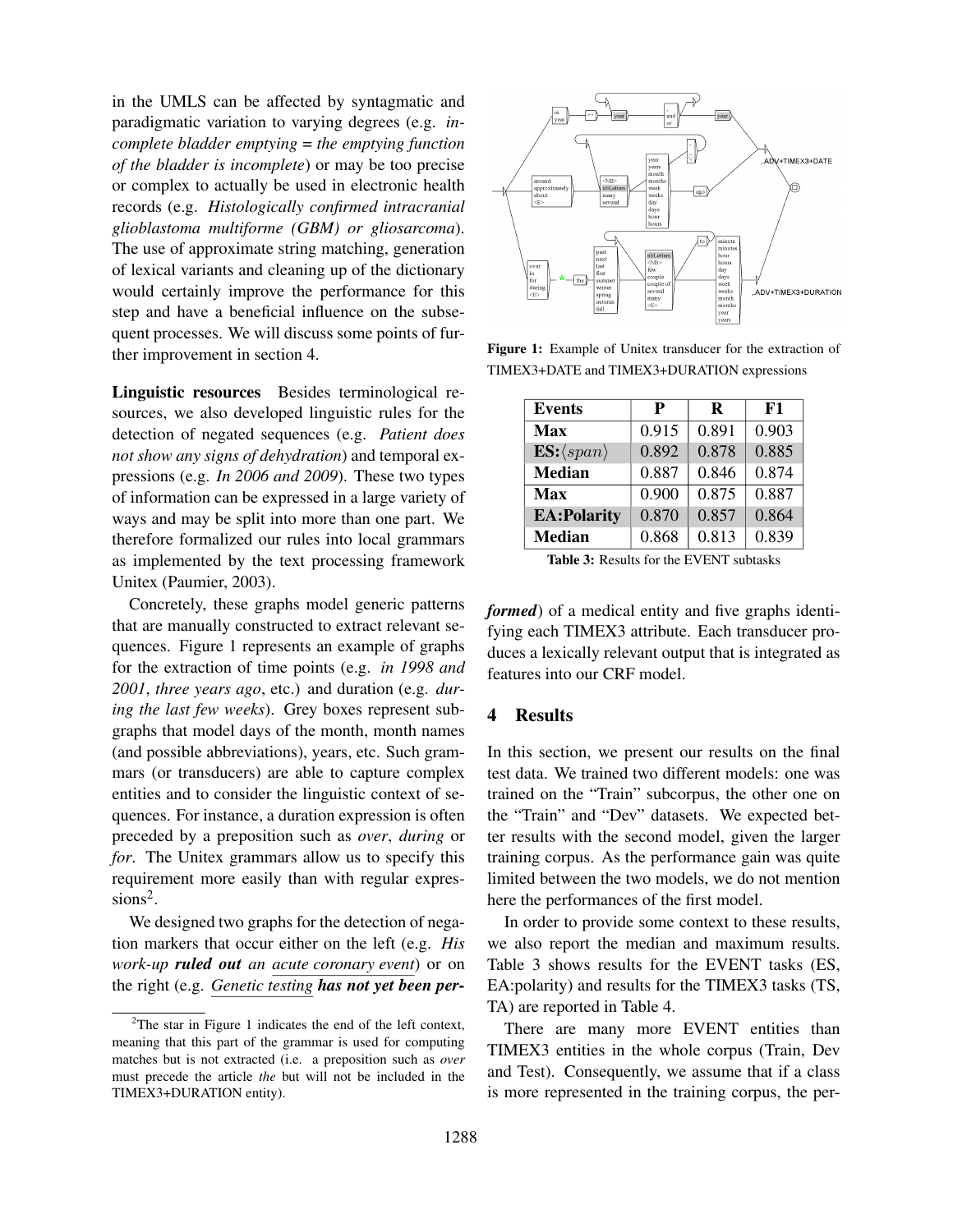| Timex3                    | P     | R     | F1    |
|---------------------------|-------|-------|-------|
| Max                       | 0.840 | 0.758 | 0.795 |
| $TS:\langle span \rangle$ | 0.777 | 0.564 | 0.653 |
| <b>Median</b>             | 0.779 | 0.539 | 0.637 |
| <b>Max</b>                | 0.815 | 0.735 | 0.772 |
| <b>TA:Class</b>           | 0.752 | 0.545 | 0.632 |
| <b>Median</b>             | 0.755 | 0.499 | 0.618 |

Table 4: Results for TIMEX3 subtasks

| <b>TA:attributes</b> | Р     | R     | F1    |
|----------------------|-------|-------|-------|
| TA:date              | 0.768 | 0.573 | 0.656 |
| <b>TA:time</b>       | 0.481 | 0.144 | 0.222 |
| TA:prepostexp        | 0.979 | 0.814 | 0.889 |
| TA:quantifier        | 0.594 | 0.288 | 0.388 |
| TA:set               | 0.742 | 0.441 | 0.554 |

Table 5: Detailed results for TIMEX3 attributes

formances obtained on this class tend to be better: as we observed, the performances obtained for the EVENT class are higher than the ones for the TIMEX3 class.

In Table 5, we detail our results for each of the TIMEX3 attributes. Our system obtained very good results for the PREPOSTEXP attribute, probably because the lexical variation in this class is quite limited. By contrast, the results for the TIME and QUANTIFIER attributes remain low: this is partially explained by their low representation in the training corpus – the lowest among all the TIMEX3 attributes.

# 5 Discussion

A careful error analysis of 20% of the test corpus enabled us to pinpoint strategies for further improvement. We only considered TIMEX3 entities for this analysis. We identified four main types of issues that we can easily fix. We report the proportions of the various types of errors in Table 6.

Positional errors First, we noticed that some "easy" temporal expressions such as *Spring 2010* or *September 14, 2010* are not tagged by our system, even if they are detected by our linguistic rules and are thus inserted into the CRF's matrix of features. In a significant number of cases, the expressions are at the beginning of the sentence. The tuning of the tagger according to a specific type of documents (newspapers) may partially explain these er-

| <b>Error</b> type       | <b>Percent</b> |
|-------------------------|----------------|
| Positional errors       | 14.6%          |
| Improvable resources    | 13.5%          |
| Graph inconsistency     | 5.3%           |
| Corpora inconsistencies | 49.1%          |
| Other                   | 17.5%          |

Table 6: Error analysis (TIMEX3)

rors, and weighting the CRF's features would be a simple way of addressing this issue. Indeed, theses weights could favour some features instead of others. For instance, if we apply a greater weight onto the feature reporting the linguistic information given by the grammars, this feature will have a greater influence than the feature "position in the sentence" and the errors explained in this paragraph will be reduced.

Improvable linguistic resources Secondly, our system missed some entities because they are neither in the training corpus nor in our linguistic resources, for e.g. *in childhood* (TIMEX3+DATE), *QID* (TIMEX3+SET) and *short number* (TIMEX3+QUANTIFIER). One issue highlighted here is that our lexical coverage is still too narrow, and we thus need to further expand our linguistic resources. On the one hand, the Unitex grammars for TIMEX3 entities need to be extended in order to detect more – and more complex – expressions. For this purpose, a more detailed linguistic study of a medical corpus in English is needed. On the other hand, it would be beneficial to preprocess our terminological resources so that they would better reflect authentic medical texts. Some processes may consist in cleaning up UMLS entries with phrasings typical of classificatory systems (e.g. *not otherwise specified*), splitting long terms into smaller units and generation of lexical variants (e.g. varices of the esophagus  $\rightarrow$  esophageal varices)<sup>3</sup>.

Graph inconsistency Thirdly, some linguistic rules do not fit with the annotation scheme used in the reference corpora. Our DATE grammar, for example, is able to detect a date followed by a time (e.g. *September 2, 2010 at 18:45*) and associates the

<sup>&</sup>lt;sup>3</sup>In this error class, we only quantified the errors due to the lack of completeness of our graphs, while the terminological resources are used for EVENT identification.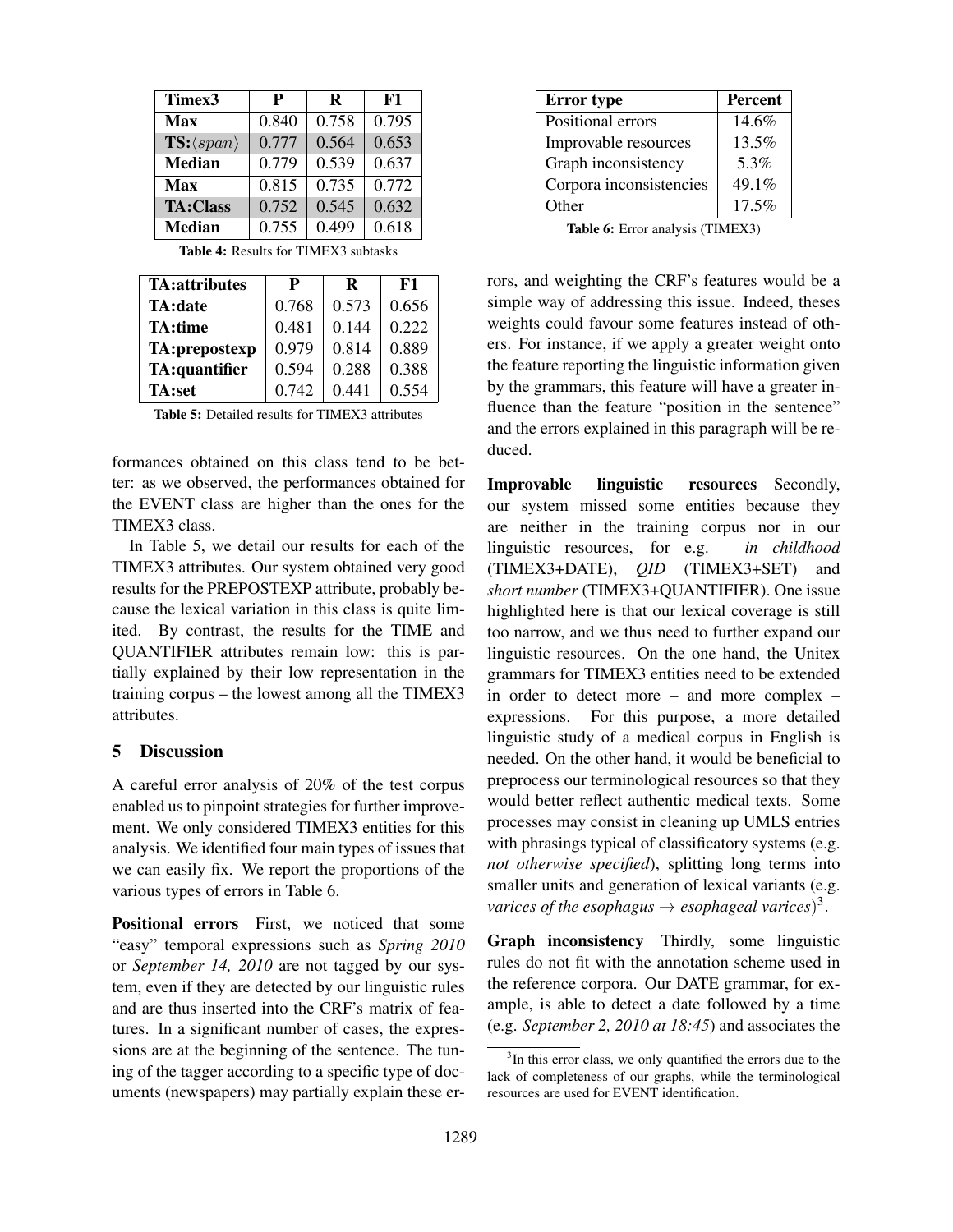tag DATE to the whole sequence. However, it appeared that such sequences are actually split into a DATE entity and a TIME entity in the corpus. Fortunately, such minor problems can easily be corrected.

Corpora inconsistency We also noted repeated inconsistencies in the corpora that were provided. This is not surprising as the corpus was manually annotated and obtaining a satisfactory inter-annotator agreement can be complicated for such a task, due to the fastidious and time-consuming nature of manual annotation in general; for details, see the TimeBank Documentation (Pustejovsky et al., 2006). However, we believe that some inconsistencies tend to lower our results and we will discuss two of them.

The first one concerns incoherent annotation between the training and the test corpora and accounts for about 30% of the total error rate. For example, some sequences are tagged in the training corpus but not in the test corpus: consider the sequence *recently-diagnosed*, where the adverb *recently* was tagged as a DATE about 15 times in the training corpus, but is never annotated in the test corpus. This has an influence on our results as our system extracts all these kinds of sequences.

This class also includes errors rather due to a difference in perspectives. It seems that the human annotators have tried to capture relevant but maximally succinct entities. Indeed, few annotated sequences contain more than 2 words for the EVENT class, 3 for the TIMEX3 class. On the contrary, our rules are designed to recognize the longest sequences possible. As a consequence, they always capture modifiers like *approximately* or *at least* when occurring before a SET entity, i.e. *approximately 4 times a day* or *at least 3 months ago*. Such a delimitation is actually considered as incorrect during the evaluation procedure.

The second type of inconsistencies concerns the annotation of prepositions and determiners and also affects all the corpora; these errors represent about 20% of the total error rate. During the development phase, we noted that the boundaries of two identical entities are sometimes different because the preposition and/or the determiner is not always considered. For example, we observed three different annotations in the data for the sequence "at the same time", namely, *at the same time*, *the same time* and *same time*. We made the same observation for other prepositions introducing temporal expressions, i.e. *for*, *over* (DURATION) and *in*, which were inconsistently annotated. For consistency, we adjusted our system to include the determiner in the entity, but not the preposition. Since the evaluation only considered as correct entities with the same offsets as those of the manually annotated entities, such a variation among the reference annotations inevitably had a negative impact on our score.

Nonetheless, we think that establishing a common definition of the temporal adverbial before the annotation phase is needed. Indeed, the preposition is structurally and semantically important for the adverbial (Gross, 1990): *in September*, for example, has a DATE attribute, but *since September* is a DU-RATION expression. Moreover, adopting this adverbial configuration would address issues at higher levels of linguistic analysis. Thus, such a definition step seems to be really important.

Finally, the *Other* category contains occasional errors. For instance, the sequence *in less than 6-weeks* is tagged as a DATE in the reference corpus, but as a DURATION by our system: this tag is incorrect given the semantic context of the expression. We consider these cases as learning errors due to a lack of occurrences of such constructions. One way to minimize this problem would be to increase the number of texts used for training.

## 6 Conclusion

This paper presents a hybrid approach for medical and temporal information extraction. Our objective was to evaluate the scalability of tools that have been previously developed to process French news articles. Our methodology relies on a single CRF model enriched by linguistic knowledge, and has been slightly adapted. We reused the terminological component of the UMLS and designed high-precision linguistic rules that feed the statistical model. The results are encouraging given the time constraints, but could definitely be improved using different strategies, some of which are detailed regarding major classes of errors.